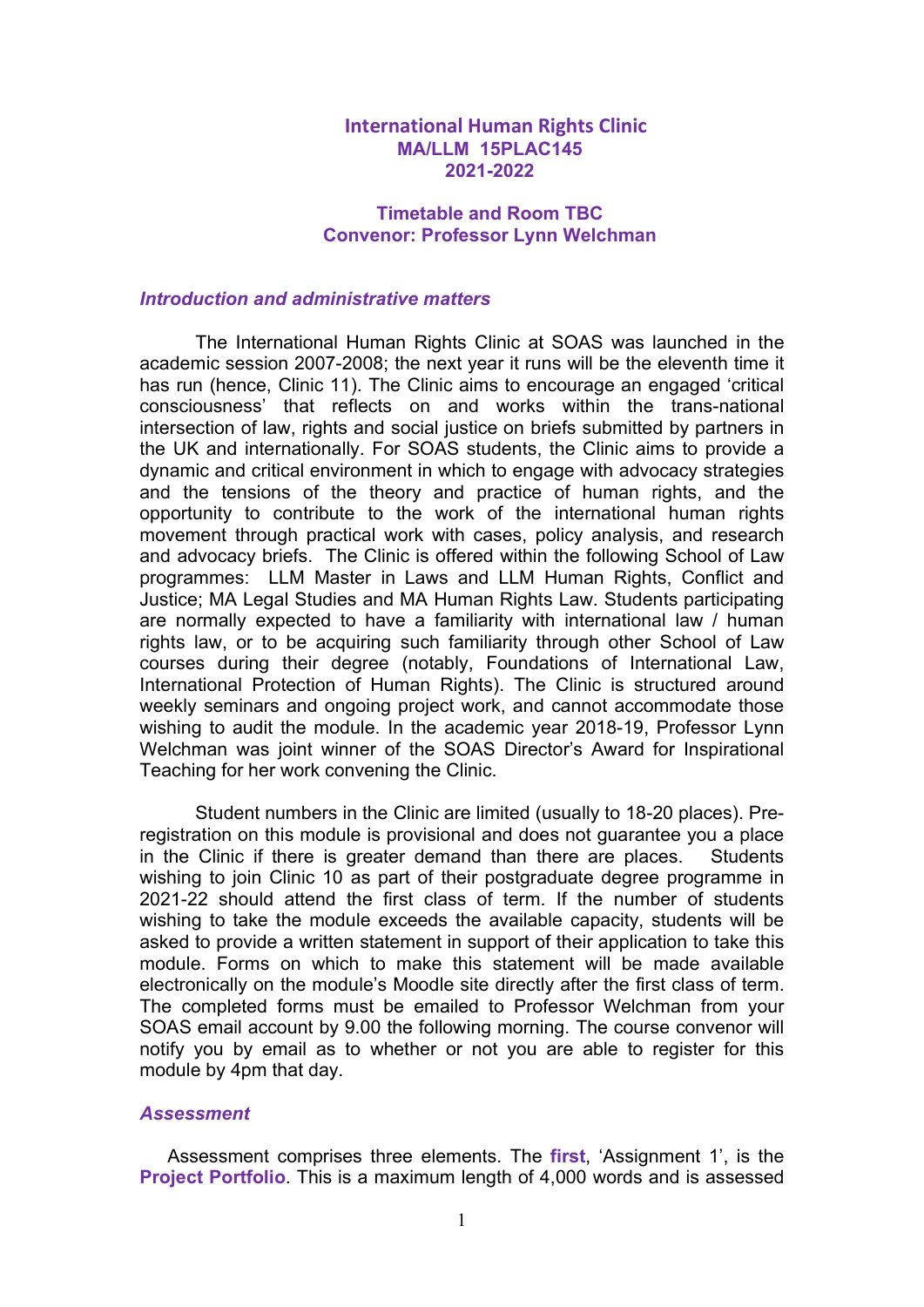at 50% of the mark for the module. Due for submission on the Tuesday after Reading Week of term two (22<sup>nd</sup> Feb 2022, TBC), this essay comprises a 1500 word reflection on the project work and 2,500 words extracted from the student's contribution to the team's Project Document as submitted to the Project Partner at the end of January (further guidance is provided as to how to combine the different elements of this assignment). To Assignment 1 is annexed the team's completed project document with the student's full individual contribution indicated. The preparation of this portfolio gives space for reflection on the engagement with the project partner and the project team, as well as on the methodology and substance of the project to which the team was assigned.

Assignment 2 is the **Project Diary** which is finalised (and so "submitted" as complete) at the same time as the Project Portfolio. The Project Diary is created on-line on Moodle as soon as project work begins and provides a forum for individual reflection on the nature, content and progress of the project and of the Clinic student's learning experience, as well as an opportunity for feedback from and exchange with the Clinic convenor. Clinic students are expected to contribute to their Diary at least once a fortnight over the course of the first 14 or 15 weeks. The Project Diary is marked at 10% of the module and is a minimum of 1,000 words in length.

 The third and final stage of assessment, Assignment 3, at 40% of the module mark, is an **Advocacy Analysis** essay. This essay is a maximum of 3,000 words and is due in the week before term 3 starts, on Tuesday  $19<sup>th</sup>$ April 2022 (TBC). The subject of the advocacy analysis, a human rights "output" (flyer, video, report, advertisement etc) is chosen by the student and the essay explores and critiques the international legal and other human rights arguments put forward in the context of or as a part of a campaign or other effort to secure change or raise awareness. As the culmination of the course, Assignment 3 is an individual effort designed to enhance the research and analysis skills the student has developed during the year, further develop capacity to express complex ideas, make connections, apply theory to practice and draw reflective and theoretical conclusions from empirical experience gained on the course. Students are prepared for the Advocacy Analysis essay through directed classwork and exercises in Term Two.

### Project work

Students at the Clinic work in teams on research and advocacy briefs through Term One and until the end of January in Term Two. Team-work is integral to the concept of the Clinic; as well as their substantive work, students are expected to develop effective team-working modalities and to reflect on the challenges of cooperative endeavour in human rights related work. The precise nature of the work depends on the briefs and requests coming from UK-based and overseas-based institutional partners engaged in international human rights work or domestic human rights work with an international and/or comparative dimension. These may include not only human rights organisations but also law firms with human rights specialisation and other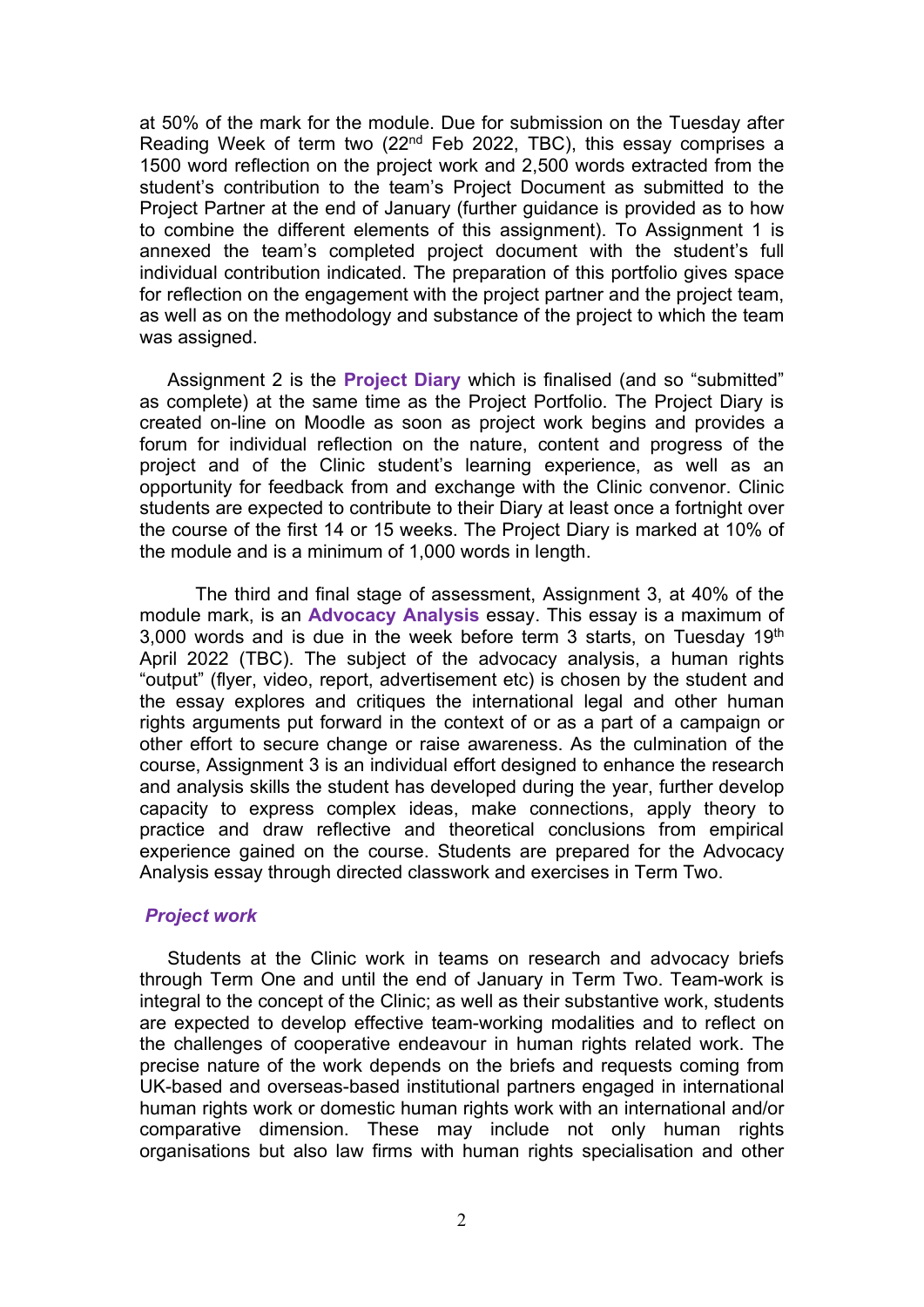institutional partners with particular pro bono research needs to which Clinic teams are able to respond.

Clinic teams have worked on briefs from, inter alia, Amnesty International, the Redress Trust (London), al-Haq (Ramallah), the Welfare Association (Jerusalem), the ICJ (Geneva), Just Fair (London), DC-Cam (Cambodia), ASK (Dhaka), CIHRS (Cairo), Institute for Human Rights and Business (London), Child Soldiers International (London), Rights For Peace (London), the Norwegian Refugee Council, Terre Des Hommes, Legal Action Worldwide, and Lawyers for Justice in Libya. Areas addressed in particular project work have included domestic violence legislation, the protection of cultural property, the right to water, violence against women, corporal punishment, human rights and public health emergencies, the treatment of refugees, universal jurisdiction and its implementation in national legislation, corporate social responsibility, emergency legislation, disability rights, access to redress for human rights violations related to mega-sporting events, litigation remedies for the protection of housing rights in occupied territory, and the compliance of domestic legislation with applicable international obligations. In their project work, Clinic teams are briefed by partners but conduct their work at SOAS, unless exceptionally they are required to work in situ by partner institutions. Supervision at SOAS is provided by the Clinic convenor, Professor Lynn Welchman, in cooperation with Dr Lutz Oette and with other Law School colleagues available to give expert input into particular areas of research. Project partners provide input into completed drafts at intervals identified in the initial Project Brief.

### Weekly seminar

 The weekly seminar addresses a range of issues in human rights advocacy, strategies and challenges. The seminar is led by Professor Welchman, but also involves a number of guest speakers, including practitioners engaged in different aspects and strategies of human rights work (mostly London-based project partners) and academic colleagues engaged in relevant research. The seminar provides a forum for learning, exchange and reflection on the particular themes addressed, and on international human rights work more generally, as well as providing an unusual opportunity to engage intensively with practitioners and to discuss their experiences in the field. Readings include both academic and practitioner materials and will mostly be made available through links or postings on the Clinic's Moodle site.

### Moodle site

The Clinic Moodle site is used extensively to provide course materials and other documents and facilities; it hosts the Project Diaries and team discussion forums. The Moodle site also provides access (restricted circulation) to most of the projects on which Clinic teams have worked in previous years. Some of these have been separately published, while the input of some other projects has been acknowledged in documents subsequently published by the partner organisations.